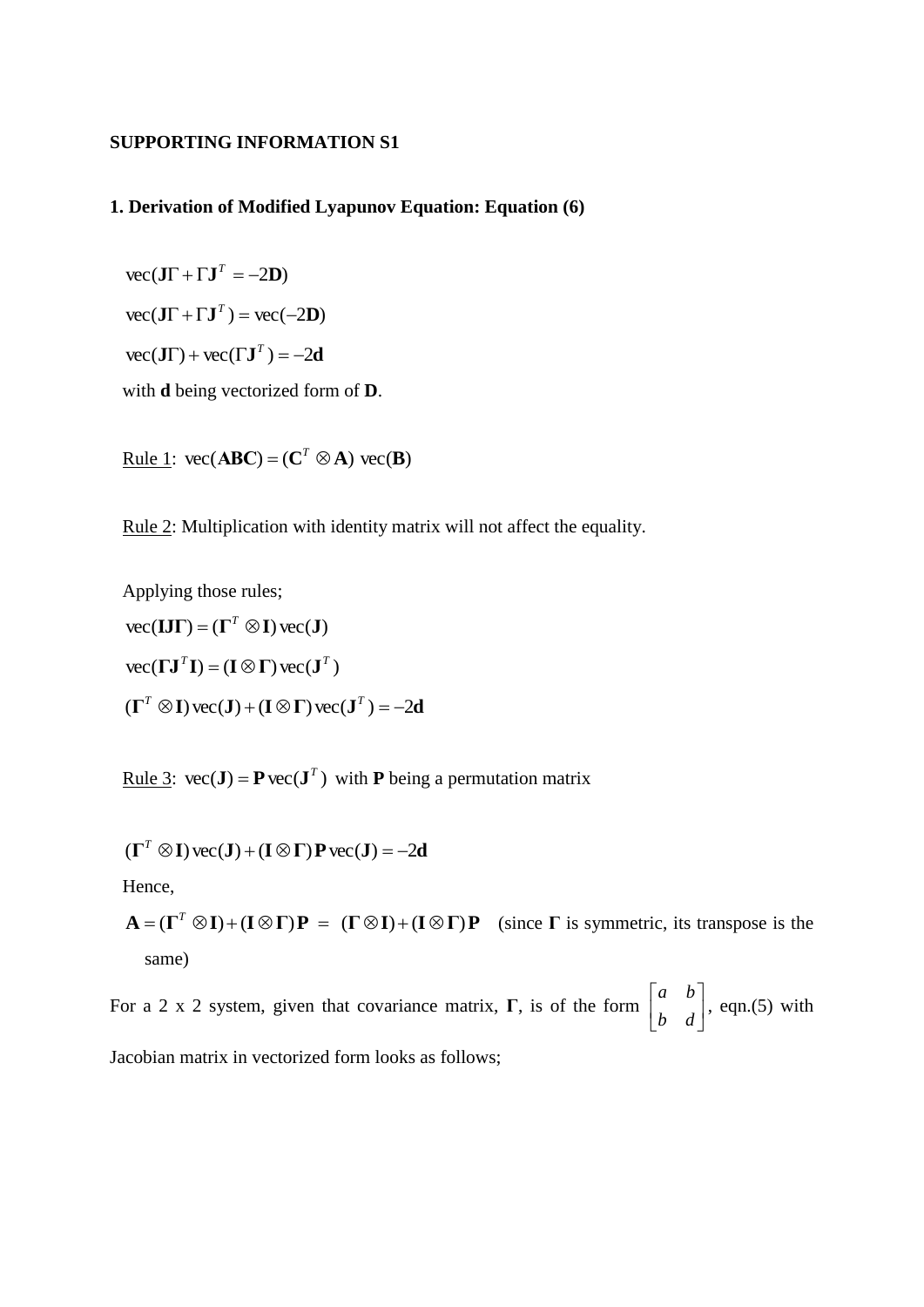$$
\begin{bmatrix} a & b & 0 & 0 \ b & d & 0 & 0 \ 0 & 0 & a & b \ 0 & 0 & b & d \end{bmatrix} \begin{bmatrix} j_{11} \\ j_{12} \\ j_{21} \\ j_{22} \end{bmatrix} + \begin{bmatrix} a & b & 0 & 0 \ 0 & 0 & a & b \ b & d & 0 & 0 \ 0 & 0 & b & d \end{bmatrix} \begin{bmatrix} j_{11} \\ j_{12} \\ j_{21} \\ j_{22} \end{bmatrix} = -2 \begin{bmatrix} 1 \\ 0 \\ 1 \\ 0 \end{bmatrix}
$$

The addition of two coefficient matrices appearing in the equation above gives **A** matrix of eqn. (6).

## **2. The Algorithm of the Developed Method to Infer the Network based on Lyapunov Equation**

**Input:** covariance matrix, fluctuation matrix

**Output:** Jacobian vector (j)

## **Algorithm:**

- 1. Fix the length of the individuals of Genetic Algorithm (GA), to be represented as bitstring.
- 2. Convert the input covariance matrix to GGM (Graphical Gaussian Model) correlation matrix
- 3. Check GGM-type correlations with  $>0.60$  and  $< 0.001$

 $IF > 0.60$ 

Make the corresponding symmetric entries in binary individuals 1

```
ELSEIF < 0.001
```
Make the corresponding symmetric entries in binary individuals 0.

- 4. Determine the number of entries of the individuals that was not assigned a value. This will be the input parameter to GA as the length of individuals.
- 5. Enter parameters for GA:

Population Size (150), Number of Generations (800), Mutation Rate

(1/IndividualLength), Elite Count (3), Individual Length, Other Parameters: default

- 6. Do GA to assign binary values to the rest of entries in the original individual vectors
- 7. For each generated individual,
	- a. Apply least square solution to Aj-d by fixing the entries of j which corresponds to zeros of the individual vector to zero.
	- b. Calculate the values of each of the two terms of the fitness equation (Eqn.7) for the individual.